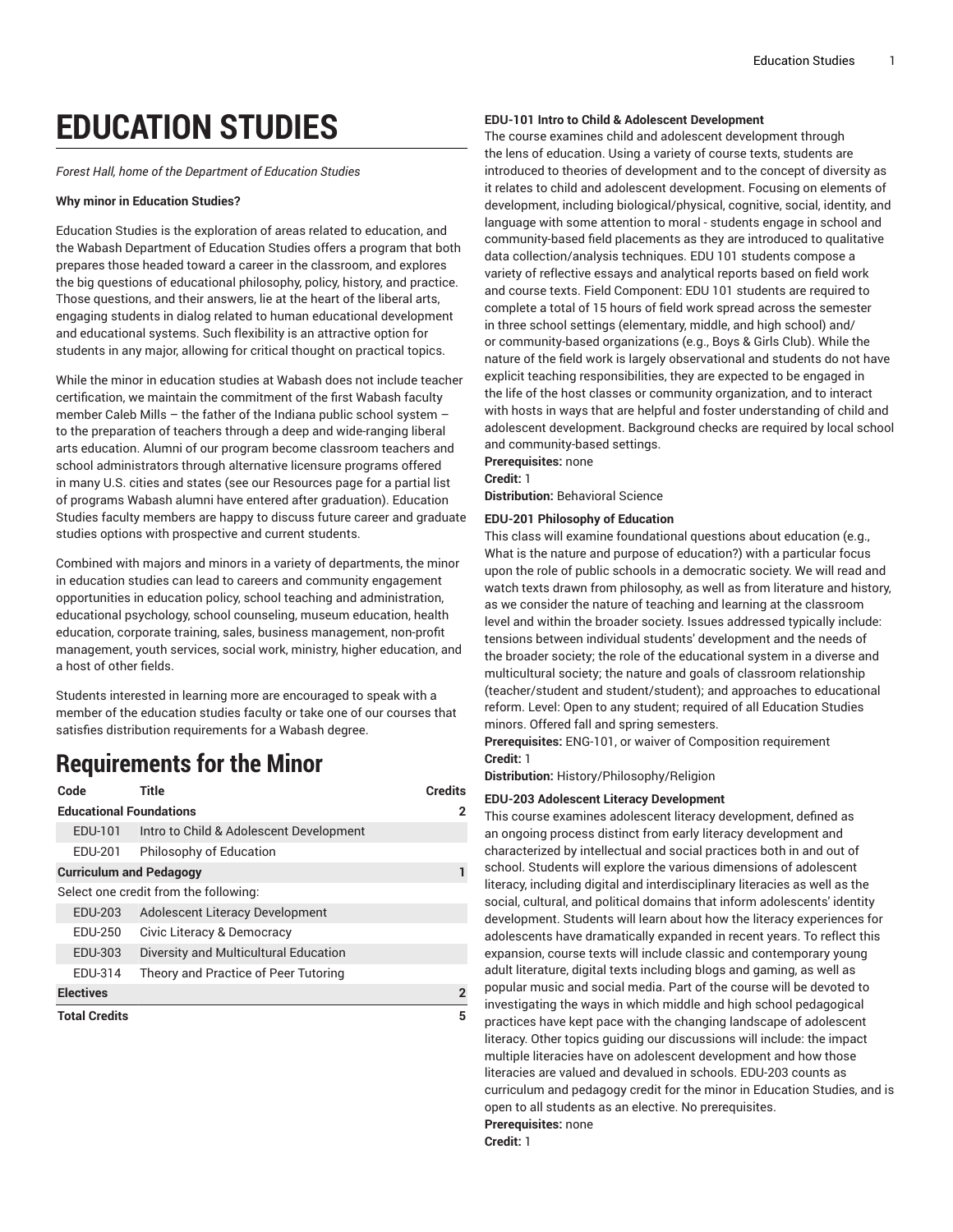#### **EDU-230 Special Topics in Education**

Since the content of this course varies from semester to semester, it may be repeated for credit upon the instructor's approval. The Course Descriptions document on the Registrar's webpage provides topics and descriptions of current offerings.

### **Prerequisites:** none

**Credits:** 0.5-1

#### **EDU-235 Studies in Rural Education**

According to the Center for Public Education Approximately half the school districts in the United States are located in rural areas, yet urban and suburban schools attract most of the nation's attention both in terms of education policy and academic research. This course offers an introduction to rural education, focusing on the various historical, cultural, economic, social, and political factors that shape rural education in the U.S. Students will explore some of the most pressing issues facing rural schools: the ramifications of state and federal funding, the challenges of hiring and retaining teachers, the viability of popular reform initiatives (e.g., school consolidation, rural charter schools, and distance learning), underlying conditions of poverty, and curricular programming including career and college readiness. The course is open to all students.

**Prerequisites:** none **Credits:** 0.5

#### **EDU-240 Educational Policy & Evaluation**

This course examines educational policy at the federal and state levels. We will explore the role of educational policy in guiding educational evaluation, with particular focus upon the use-and abuse-of statistical approaches to the evaluation of teaching and learning. After an introduction to the assumptions underlying qualitative, quantitative, and mixed-methods designs for educational research, the focus turns to the ways in which teaching and learning processes are understood and measured in public education. Standardized testing and common practices such as "quantitizing" qualitative data are examined for their assumptions and limitations in educational settings. The goal of the course is the development of quantitative skills and literacies needed for critical participation in public discussions and decision-making about these metrics as tools for diagnosis and reform in public education. In particular, students will be prepared to better evaluate political debate and news coverage related to the assessment of teaching and learning. Calculation of descriptive statistics commonly used in classroom assessments and in standardized educational measures, including those with normal and with skewed distributions, is taught using Excel. Substantial practice is devoted to representation and interpretation of quantitative data, using Excel's graphing and charting functions. **Prerequisites:** FRT-101, or waiver of Freshman Tutorial requirement **Credit:** 1

**Distribution:** Quantitative Literacy

#### **EDU-250 Civic Literacy & Democracy**

This course is designed for students interested in the role of public education in the development of the civic and historic literacy needed for effective multicultural democracy in our diverse and global world. As the founders of the U.S. system of public education knew, hot-button current events can become highly politicized in the absence of deeper knowledge and understanding of the conditions that have led to the present. However, as works such as The 1619 Project, James Loewen's Lies My Teacher Told Me, Howard Zinn's The People's History of the United States, and others have argued, much of the K-12 history and civics content vital to meaningful engagement with such issues has simply never been taught in U.S. classrooms; it is considered too "messy," or disruptive. In this class, we consider what kinds of social studies content would be required to meet the needs of responsible democratic citizenship and governance today. We inquire into selected current messy" topics and explore the underlying social and historic forces that have led to the present moment. Topics taught in a given year may vary, but will be be drawn from current and recent events. Recent topics have included #BlackLivesMattter; Indigenous treaty rights including pipeline protests such as the Standing Rock Water Protectors' encampment; removal/repurposing of Confederate monuments; immigrant rights and exclusion policies and practices; educational access and attainment in relation to systemic power; and social /political trends including populist and authoritarian/fascist movements in the present and in history. **Prerequisites:** none

### **Credit:** 1

**Distribution:** History/Philosophy/Religion

#### **EDU-303 Diversity and Multicultural Education**

This course introduces students to a sociological study of diversity in the U.S. system of public education, with particular attention to schools as sites of social conservation and reproduction. Readings, discussions, and written assignments explore the ways in which opportunity and (in)equality that exist in the wider society are reflected and perpetuated by typical approaches in U.S. schools. These explorations of challenges for schools are accompanied by an examination of multicultural and inclusive curricula and instructional practices. We consider the theoretical underpinnings of multicultural education as well as examples of curricula and practices designed to ameliorate education inequities. Meets the Diversity Requirement for the PPE major. **Prerequisites:** FRT-101 (required); EDU-201 (recommended) **Credit:** 1

**Distribution:** Behavioral Science

#### **EDU-314 Theory and Practice of Peer Tutoring**

This course introduces students to composition and rhetoric theories, to theories behind peer tutoring, to the confluences and conflicts between the different theories, and to the, at times, obscured foundations of the different theories. After critically reviewing multiple theoretic approaches, the course shifts to the practice of peer tutoring and reconciling reality with theory when they start observing or conducting sessions in the Writing Center. As the course progresses, the focus shifts to mentoring writing, describing and teaching composition methods, and using grammar options as rhetorical tools. The course is required for all Writing Center Consultants, but it is open to English Majors and Minors and students in Education Studies. Students taking the course to work in the Writing Center will start conducting sessions towards the middle of the semester.

**Prerequisites:** FRT-101 and FRC-101 **Credit:** 1 **Distribution:** Language Studies **Equated Courses:** ENG-314